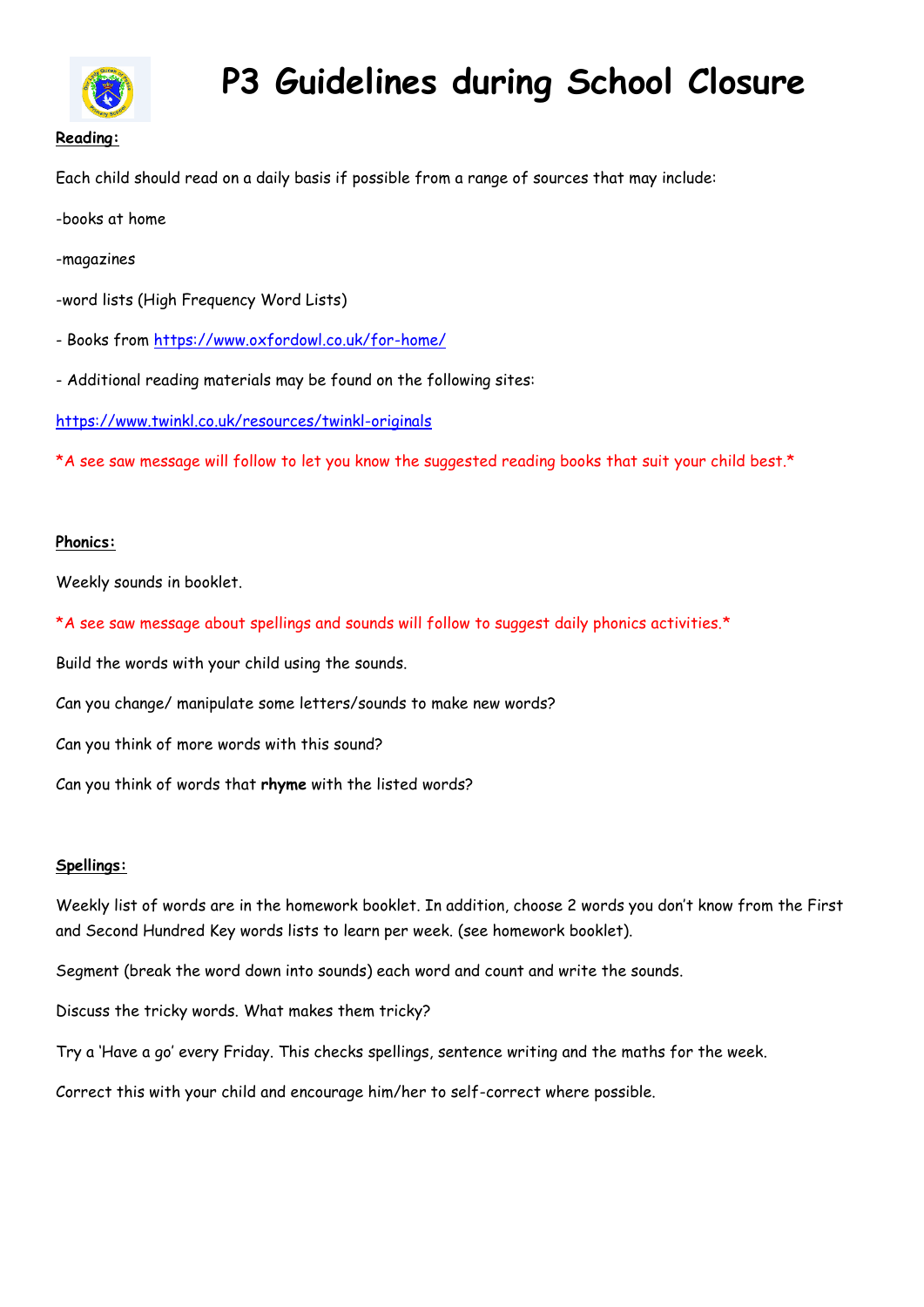#### **Writing**

Write 1 or 2 sentences each day.

These can be based on the topic or on the spelling words.

Remember to call the COPS! (Check for Capital letters, words left Out, Punctuation and Spaces.)

Just an idea! FUN writing:

Find/Draw a silly picture. Write a question about it eg Who am I? Where am I going? What is my job? Discuss the question with your child and write one or two sentences to answer the question.

#### **Mathematics**

Mental Maths (5-10 minutes every day-choose from the activities below)

Daily counting:

Story of five and story of ten are still very important.

Count forwards and backwards to 100.

Count in 1s, 2s, 5s and 10s up to 100. Try starting at different starting points.

Revise doubles up to 20.

Add 10 and multiples of 10 to a 2 digit number:

 $23 + 10 = 23 + 20 = 23 + 30 =$ 

Subtract 10 and multiples of 10 from a 2 digit number:

 $53 - 10 = 53 - 20 = 53 - 30 = 53$ 

Add 11, 21, 31 to a 2 digit number:

To add 11, add 10, then add 1 etc

 $23 + 11 = 23 + 21 = 23 + 31 =$ 

Add 9, 19, 29 to a 2 digit number:

To add 9, add 10, then takeaway 1 etc

 $23 + 9 = 23 + 19 = 23 + 29 =$ 

Time – continue to show and tell the time for o'clock, half past and quarter past – use digital and analogue clocks.

Money – show amounts up to £1. Find the total of 2 and 3 items. Show amounts using the least amounts of coins.

Place value – use your hundred square, pick a number and show/draw/say its value in tens and ones, 43 = 4 tens and 3 ones.